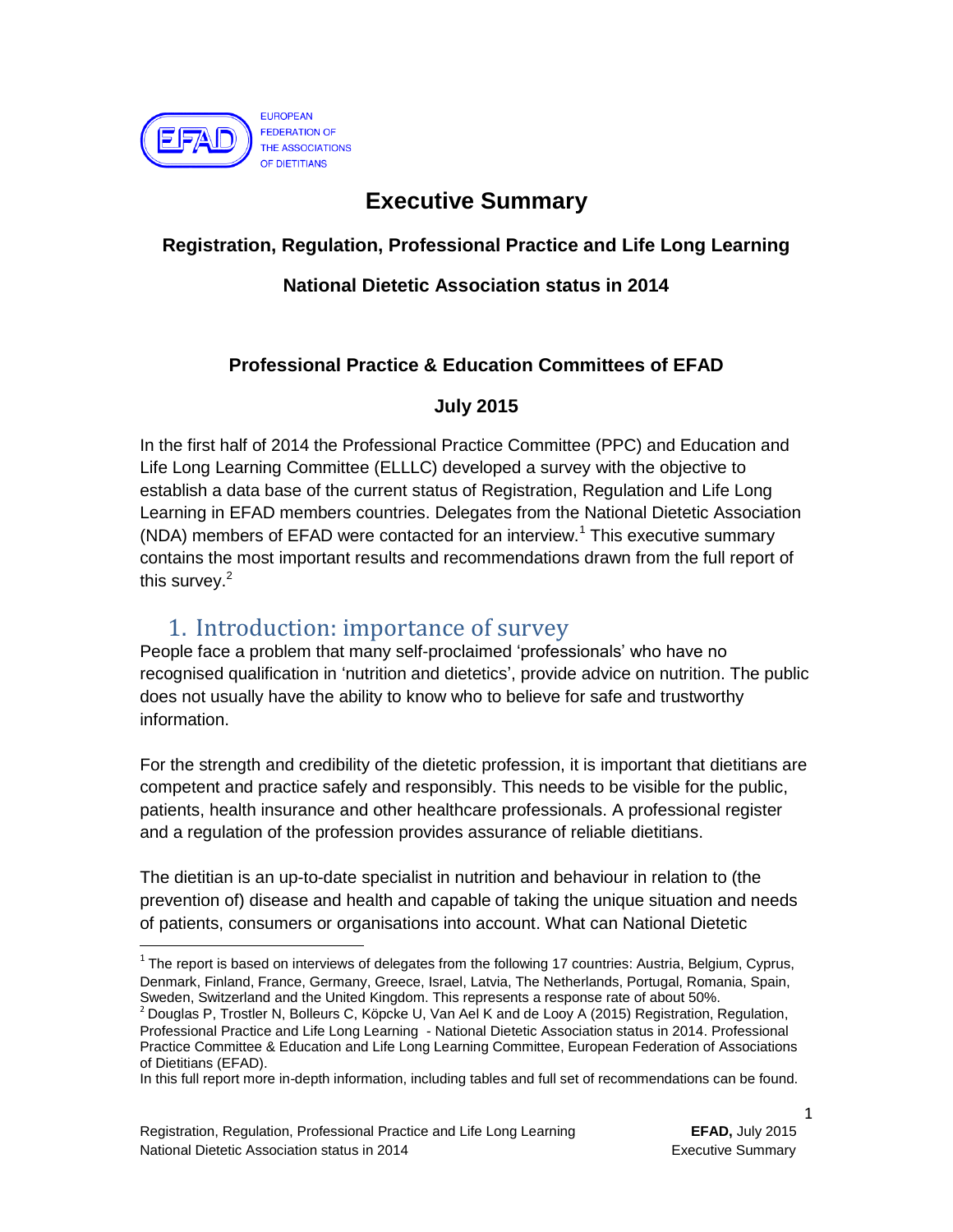Associations do to make sure dietitian are perceived as reliable and responsible professionals?

A few key components of safe and competent dietetic practitioners are:

- $\ddot{\phantom{a}}$  to have a recognised qualification in dietetics and
- $\ddot{\phantom{1}}$  to continue to develop as a professional (Life Long Learning (LLL)/Continuous Professional Development (CPD)).

This can be made visible through:

- $\ddot{\bullet}$  Title protection
- $\uparrow$  A register, searchable by the public, which shows a dietitian:
	- has a recognised dietetic education qualification
	- continuously works on professional development (LLL/CPD)

To ensure that dietitians are seen as trustworthy recognised professionals EFAD has developed Dietetic [Competences and their Performance Indicators,](http://www.efad.org/everyone/1468/5/0/32) a [LLL strategy](http://www.efad.org/everyone/5118/5/0/32) and a [LLL guide and toolkit.](http://www.efad.org/everyone/4176/5/0/32) Knowing the current status on registration, regulation and LLL/CPD is essential in developing further policy in the goal of EFAD to ensure that dietitians are seen as trustworthy recognised professionals. To get to know the current status this survey was carried out.

# 2. Results

#### 2.1 Title

In 12 of the 17 countries (71%) the professional title "dietitian" is protected by legislative, regulatory or administrative providers. To gain this title 7 countries (41%) require only graduation from a recognised higher education institution, while 6 countries (35%) require graduation from an HEI, an approved professional practice and a national exam.

#### 2.2 Register

Ten countries (59%) have a register for dietitians. The register is maintained by a variety of agencies. In 9 out of 13 countries (69%) anyone in the country can search the register.

#### 2.3 Competence

Five countries require a demonstration of competence to stay on the register of which 2 request a submission of undertaken courses and 2 a submission of a portfolio. Eight countries do not re-evaluate competence to remain on the register. In 3 countries members' LLL/CPD is evaluated periodically.

It seems that EFAD's standards and competencies are used by 9 (69%) countries.

2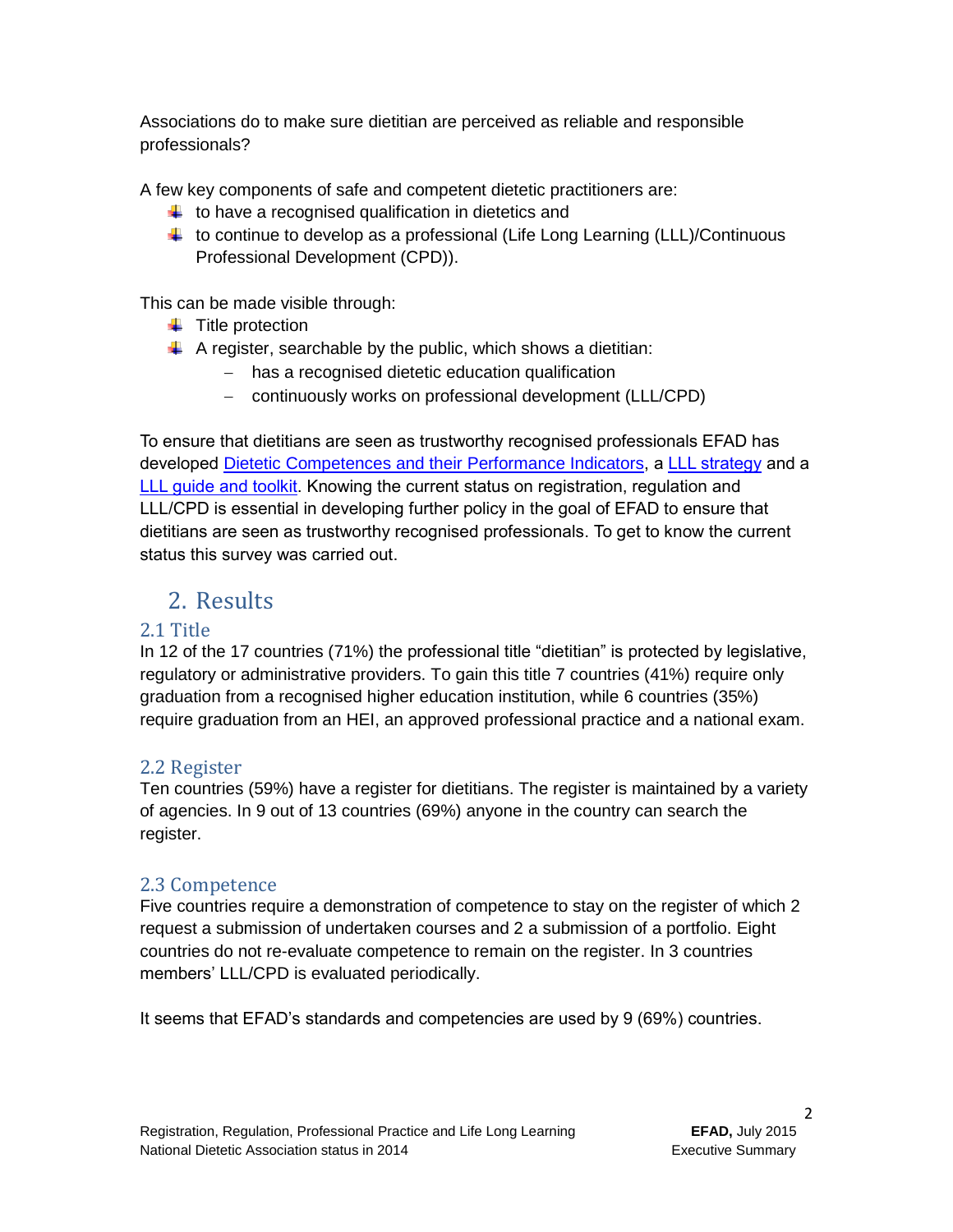#### 2.4 Remedial or disciplinary measurements

In 90 % of the countries it is regulated to discipline dietitians who do not maintain their credentials, act unethically and unlawfully. In 4 out of 13 countries a dietitian that fails to show competence, which is tested by either the NDA or a regulatory body, will lose her license.

### 3. Conclusion

The survey revealed a wide range of responses to several key issues concerning the protection of title, registration and regulation. Since responses were received from only about 50% of EFAD members no hard conclusions can be drawn. The data however suggests that across Europe the establishment of robust National Registration and Regulation systems for dietitians is still far off.

Much must be done by NDAs and their individual members, in collaboration with the relevant national authority, to establish a registry, registry maintenance, regulations and lifelong learning.

Based on the results from this survey the committees have drawn recommendations for EFAD and the NDAs. Since there is a wide variety in the current status of NDAs, these recommendations depend on the current NDA status.

### 4. Recommendations

### 4.1 Recommendations for NDAs to ensure safe and competent dietitians

#### For NDAs to establish and develop registration

- $\ddot{\phantom{1}}$  Familiarize with the laws and regulations that control paramedical professions
- $\ddot{\phantom{1}}$  Identify the process required to obtain registration and develop an action strategy to accomplish it

#### For NDAs to maintain registration

- $\ddot{\phantom{1}}$  Identify the process required to maintain registration and the corresponding regulation.
- $\downarrow$  Develop the minimum set of requirements to maintain registration.
- $\overline{\phantom{a}}$  Develop and strengthen a LLL strategy.
- $\ddot{\phantom{1}}$  Identify the process by which a dietitian on the registry can provide proof of LLL/CPD and current competence.
- $\downarrow$  Develop a searchable data base of registered dietitians.

If NDAs do not have a legal protection of the title dietitian, NDAs can decide to work towards title protection, provided that a good registration and regulation system is established.